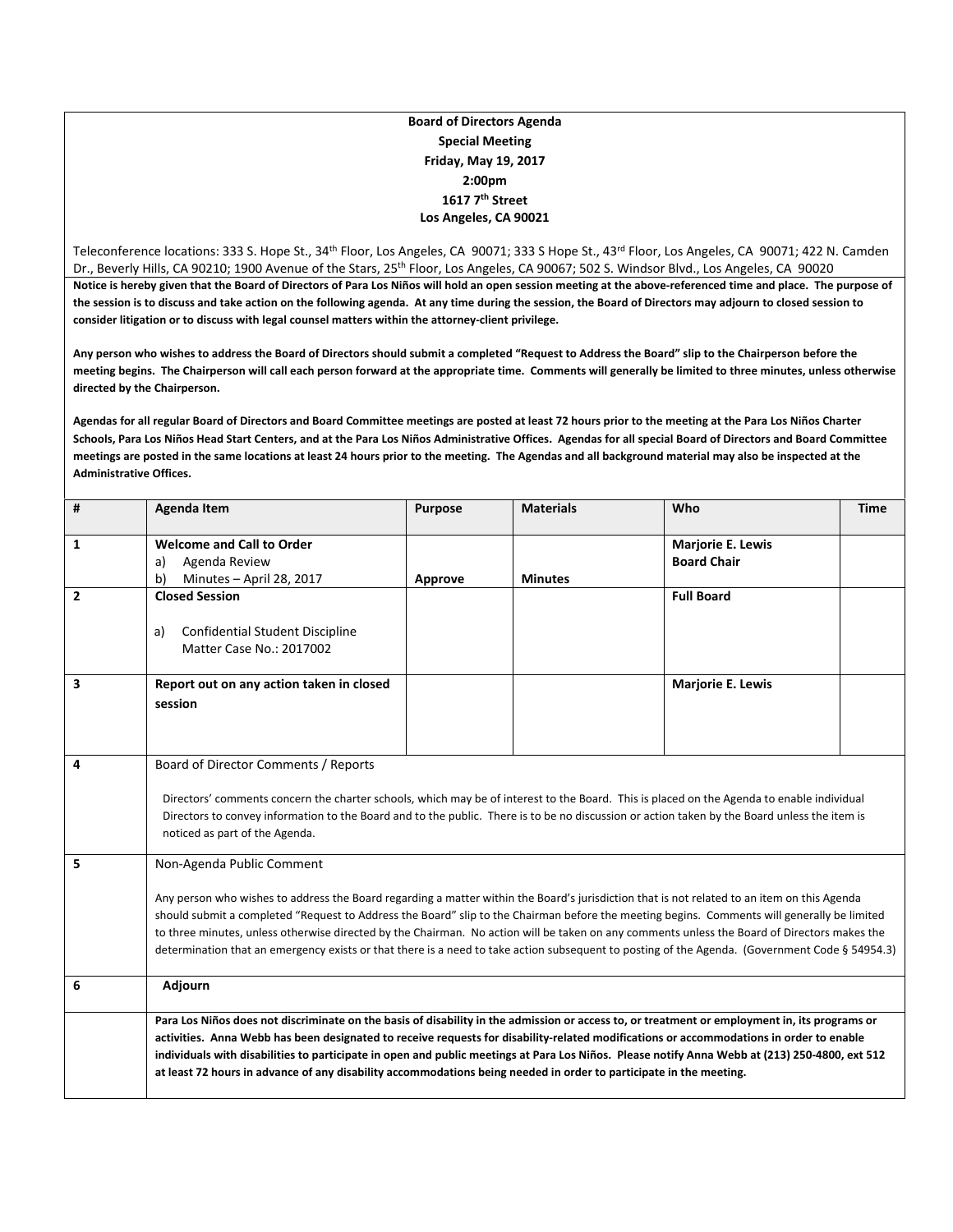|           | <b>Certification of Posting</b>                                                                                                |
|-----------|--------------------------------------------------------------------------------------------------------------------------------|
| PM at:    | I, Anna Webb, Clerk of the Board of Directors of Para Los Niños, hereby certify that this agenda was posted on May 18, at 3:00 |
|           | Para Los Niños-Gratts Primary Center, 474 S. Hartford Avenue, Los Angeles, CA 90017                                            |
|           | Para Los Niños Charter Elementary School, 1617 E. 7th Street, Los Angeles, CA 90021                                            |
|           | Para Los Niños Charter Middle School, 835 S. Stanford Avenue, Los Angeles, CA 90021                                            |
|           | Para Los Niños Head Start, 1145 Cypress Avenue, Los Angeles, CA 90065                                                          |
|           | Para Los Niños Head Start, 4118 Chevy Chase Drive Avenue, Los Angeles, CA 90039                                                |
| ٠         | Para Los Niños Head Start, 2828 West Magnolia Blvd, Burbank, CA 91505                                                          |
|           | Para Los Niños Head Start, 5000 Hollywood Blvd, Los Angeles, CA 90027                                                          |
|           | 333 S. Hope St., 34 <sup>th</sup> Floor, Los Angeles, CA 90071                                                                 |
| $\bullet$ | 333 S Hope St., 43 <sup>rd</sup> Floor, Los Angeles, CA 90071                                                                  |
|           | 622 N. Arden Dr., Beverly Hills, CA 90210                                                                                      |
|           | 422 N. Camden Dr., Beverly Hills, CA 90210                                                                                     |
|           | 13619 Bayliss Road, Los Angeles, CA 90049                                                                                      |
|           | 1900 Avenue of the Stars, 25 <sup>th</sup> Floor, Los Angeles, CA 90067                                                        |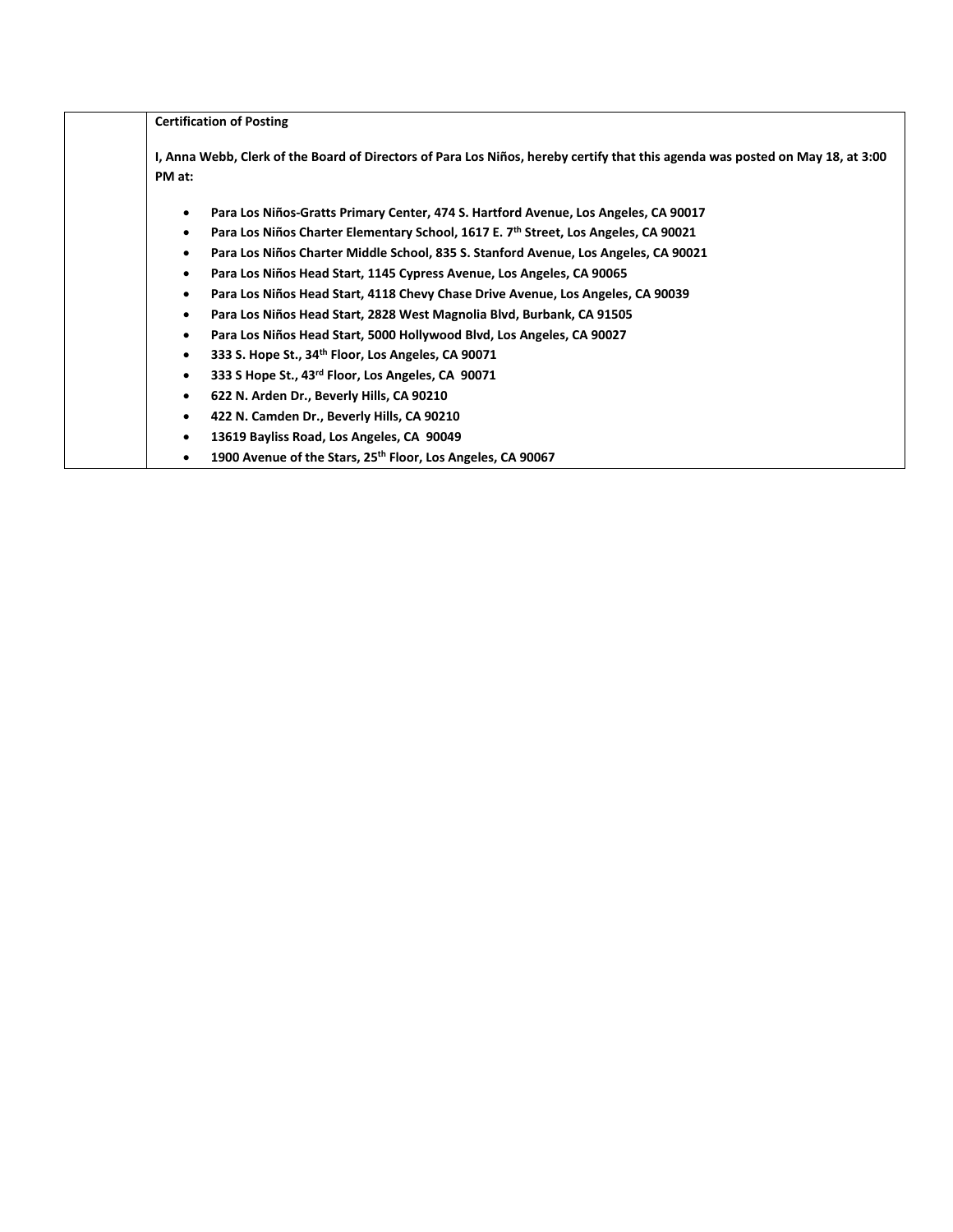# **Para Los Niños**

Minutes, Special Board of Directors Meeting April 28, 2017

## **Board Members**

| Marjorie E. Lewis, Chair  |   | Mark Pan             |   |
|---------------------------|---|----------------------|---|
| Cathy Hession, Vice Chair | X | Peter Lopez          |   |
| Ronnie Roy, Secretary     | X | Tom Masenga          | х |
| Cindy Winebaum            |   | Pedro Marti          |   |
| Glenn Sonnenberg          |   | <b>Walter Parkes</b> |   |
| Andrei Muresianu          | х |                      |   |

## **PLN Staff**

| Drew Furedi, President & CEO |  | Chris Coyle, Vice Principal CMS |  |
|------------------------------|--|---------------------------------|--|
|                              |  | and Director of Special         |  |
|                              |  | Instruction                     |  |

- 1. Welcome and Call to Order‐ Meeting was called to order by Marjorie Lewis on at 3:10 pm.
	- a) Agenda reviewed and approved
	- b) Minutes from April 20, 2017 reviewed and approved. Marjorie Lewis requested a motion to approve the minutes. Cathy Hession moved to approve, the motion was seconded by Ronnie Roy and unanimously approved. There were no dissenting votes or abstentions.

#### 2. Closed Session –

a) Confidential Student Discipline Matter Case No.: 2017001 – Marjorie Lewis moved to approve, the motion was seconded by Andrei Muresianu and unanimously approved.

Ayes: Margie Lewis, Cathy Hession, Ronnie Roy, Andrei Muresianu, Thomas Masenga There were no dissenting votes or abstentions.

b) Confidential Student Discipline Matter Case No.: 2017002 ‐ Marjorie Lewis moved to approve, the motion was seconded by Cathy Hession and unanimously approved. There were no dissenting votes or abstentions.

Ayes: Margie Lewis, Cathy Hession, Ronnie Roy, Andrei Muresianu, Thomas Masenga There were no dissenting votes or abstentions.

c) Confidential Student Discipline Matter Case No.: 2017003 ‐ Marjorie Lewis moved to approve, the motion was seconded by Cathy Hession and unanimously approved. There were no dissenting votes or abstentions.

Ayes: Margie Lewis, Cathy Hession, Ronnie Roy, Andrei Muresianu, Thomas Masenga There were no dissenting votes or abstentions.

3. Report out on any action taken in closed session –

Marjorie Lewis reported that in the matters of Confidential Student Discipline Matter Case No's.: 2017001 2017002 and 2017003, the Para Los Niños board voted to approve the Suspended Stipulated Expulsion Orders for each case.